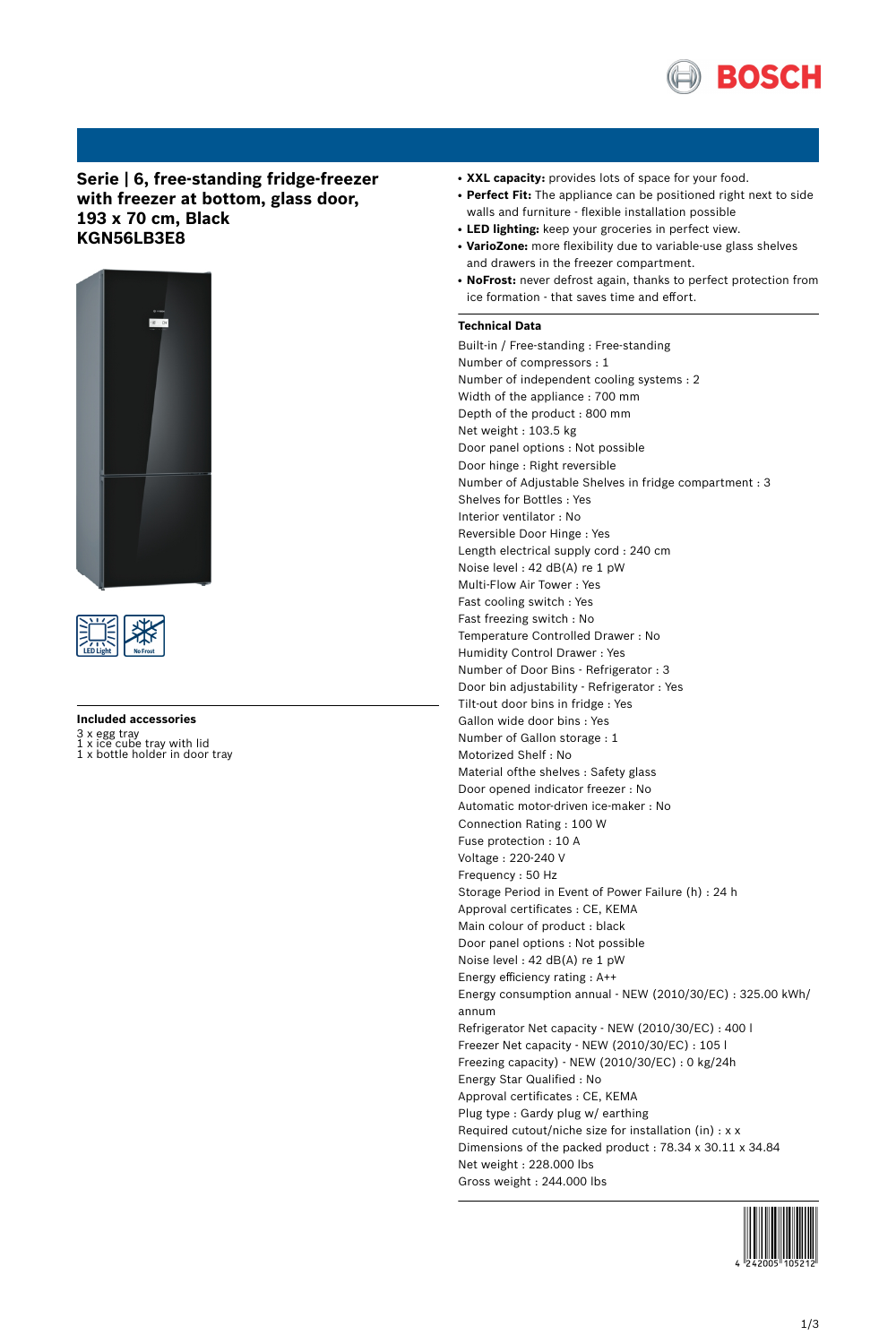

### **Serie | 6, free-standing fridge-freezer with freezer at bottom, glass door, 193 x 70 cm, Black KGN56LB3E8**

#### **Performance and consumption**

- Energy Efficiency Class: EU\_2010 at <sup>a</sup> range of energy efficiency classes from A++ to F
- Energy consumption: <sup>325</sup> kWh/yr
- Net Capacity: <sup>505</sup> <sup>l</sup>
- Noise level: <sup>42</sup> dB(A) re <sup>1</sup> pW

#### **Design and Styling**

- Doors black, side panels Pearl grey (VZF 07127)
- LED with Soft Start in fridge section

#### **Convenience & Safety**

- NoFrost never again defrosting!
- Premium Touchcontrol electronic
- Super Cooling: automatic deactivation
- Super Freezing: manual activation
- Optical and acoustic door open warning system
- Holiday mode
- Economy setting Child lock Fresh mode

#### **Fridge Compartment**

- Fridge Total Net Capacity: <sup>400</sup> <sup>l</sup>
- Multi Airflow-System
- AirFreshfilter
- <sup>4</sup> safety glass shelves of which <sup>3</sup> <sup>x</sup> EasyAccess Shelf, extendable
- <sup>4</sup> door bins, there of 1x dairy compartment
- Pull-out tray with Breakfast box

#### **Freshness System Freshness System**

- VitaFresh plus: keeps food fresh for up to twice as long

#### **Freezer Section**

- Freezer Capacity: <sup>105</sup> <sup>l</sup>
- Storage time in power failure: <sup>24</sup> <sup>h</sup>
- <sup>2</sup> transparent freezer drawers

#### **Dimensions**

- Appliance Dimensions ( H x W x D): 193.0 cm x Appliance width: 70 cm x 80.0 cm

#### **Technical Information**

- Door right hinged, reversible
- Height adjustable front feet
- Climate Class: SN-T
- Connected load: <sup>100</sup> <sup>W</sup>
- Nominal voltage: <sup>220</sup> <sup>240</sup> <sup>V</sup>

# **Accessories**

## - egg tray

ice cube tray with lid bottle holder in door tray

#### **Country Specific Options**

- Gross capacity <sup>559</sup> <sup>l</sup>
- Gross capacity cooling <sup>417</sup> <sup>l</sup>
- Gross capacity\*\*\*\* freezer: <sup>142</sup> <sup>l</sup> (-18°C and below)
- Based on the results of the standard 24-hour test. Actual consumption depends on usage/position of the appliance.